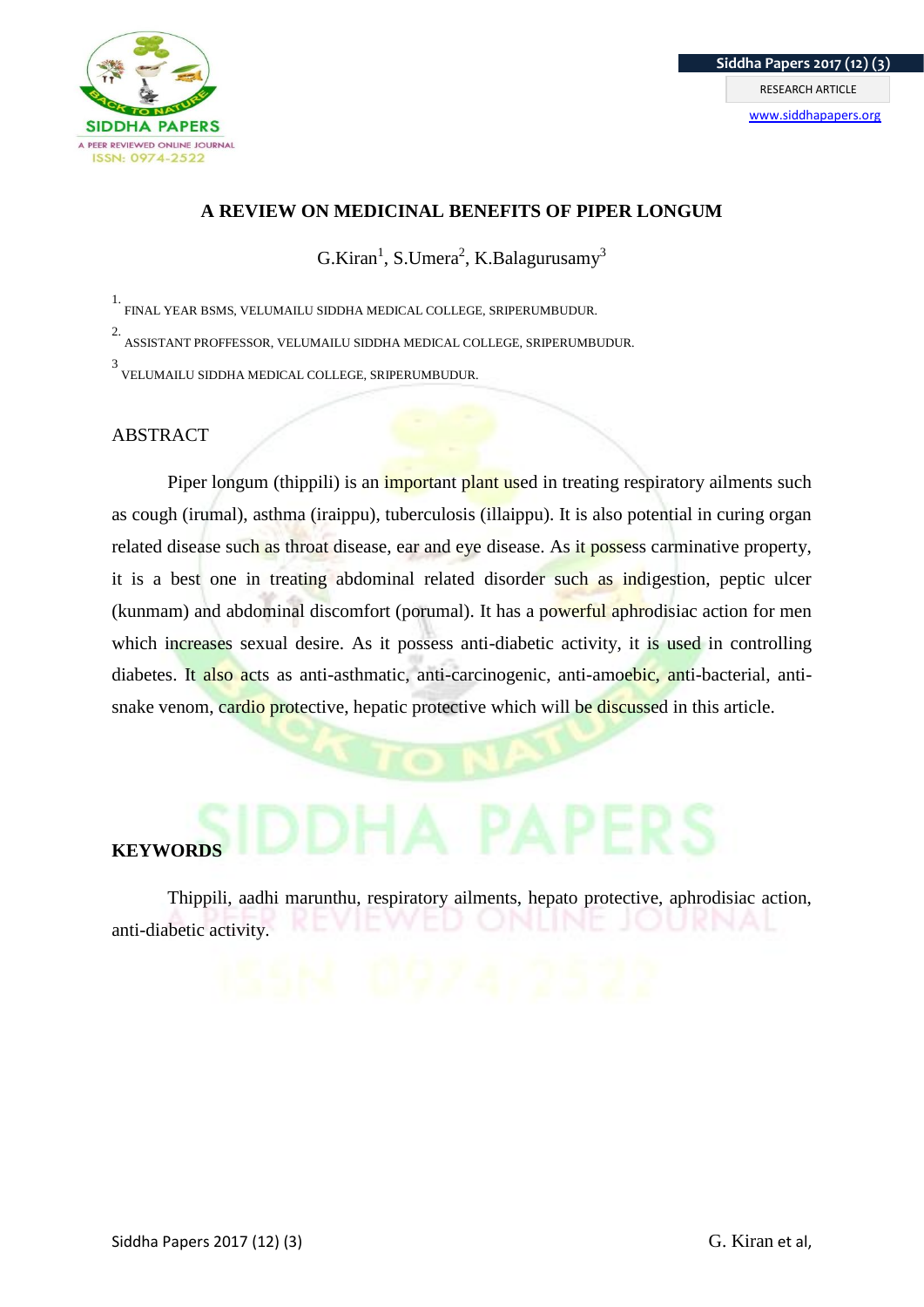#### **INTRODUCTION**

*Piper longum* is majorly cultivated in southern India and some lower parts of Bengal<sup> $(1)$ </sup>. It is called as Indian long pepper, well known for its fruit which is dried and traditionally used as spice<sup>(2)</sup>. The fruit of piper longum in fresh form (without drying) has a greenish brown colour, after drying it attains brown colour<sup>(3)</sup>. Piper longum can be used as a rejuvenator in treating white patches (themal) a type of skin disease<sup> $(1)$ </sup>. Thippili rasayanam which has a thippili has a major constituent has a powerful therapeutic action in curing respiratory ailments<sup>(4)</sup>. In combination with other herbs piper longum helps in curing vaginal discharge (vellai) and menorrhagia (paerumpadu)<sup>(1)</sup>. It is also used in treating neurological disease such as hemiplegia and sciatica*(5)* .

#### **BOTONICAL DESCRIBTION**

**Botanical name(2):** *piper longum*

**Family(2):** piperaceae

**Common names(2):** long pepper, Indian long pepper.

**Tamil names(1):** aadhi marunthu, ambu, vaithaegi, kaaman, aargathi.

**Sanskrit name(1):** pippali.

# **PLANT DESCRIPTION(5)**

Piper longum is a small shrub. It has large woody root and the leaves are alternate, spreading, without stipules and blades varies largely in size. The lowest leaves size about 5-7 cm long and the upper most size about 2-3 cm long. The flowers are in solitary spikes. The fruits are berries, arranged in fleshy spikes which is thick, oblong and blunt.

#### **VARIETIES OF THIPPILI**

According to siddha literature there are two types of thippili, they are arisi thippili and yaanai thippil*(1)* .*Scindapsus officinalis(6)*which belongs to araceae family(6)is called as yaanai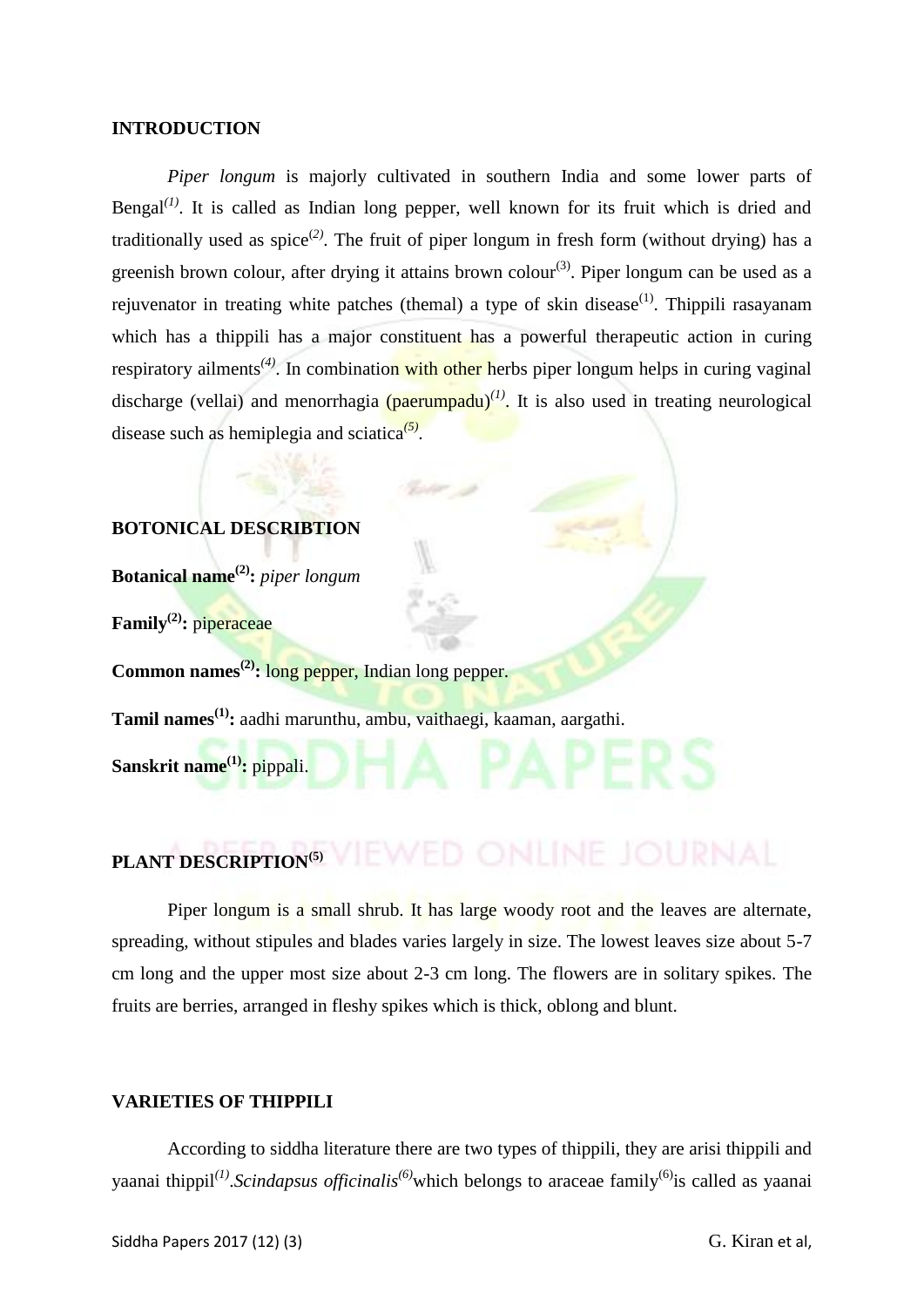thippili. In present the arisi thippili is called as dried fruit of piper longum and kanda thippili is called as the root of the same plant<sup> $(7)$ </sup>. The fruit of *Helicteres isora* is called and sold as murukku thippili<sup>(8)</sup> which belongs to malvaceae family<sup>(9)</sup>.



**Parts used (5)**

Fruit and root.

**Siddha pharmacodynamics(1):**

**The fruit (fresh) without drying has following pharmacodynamics,**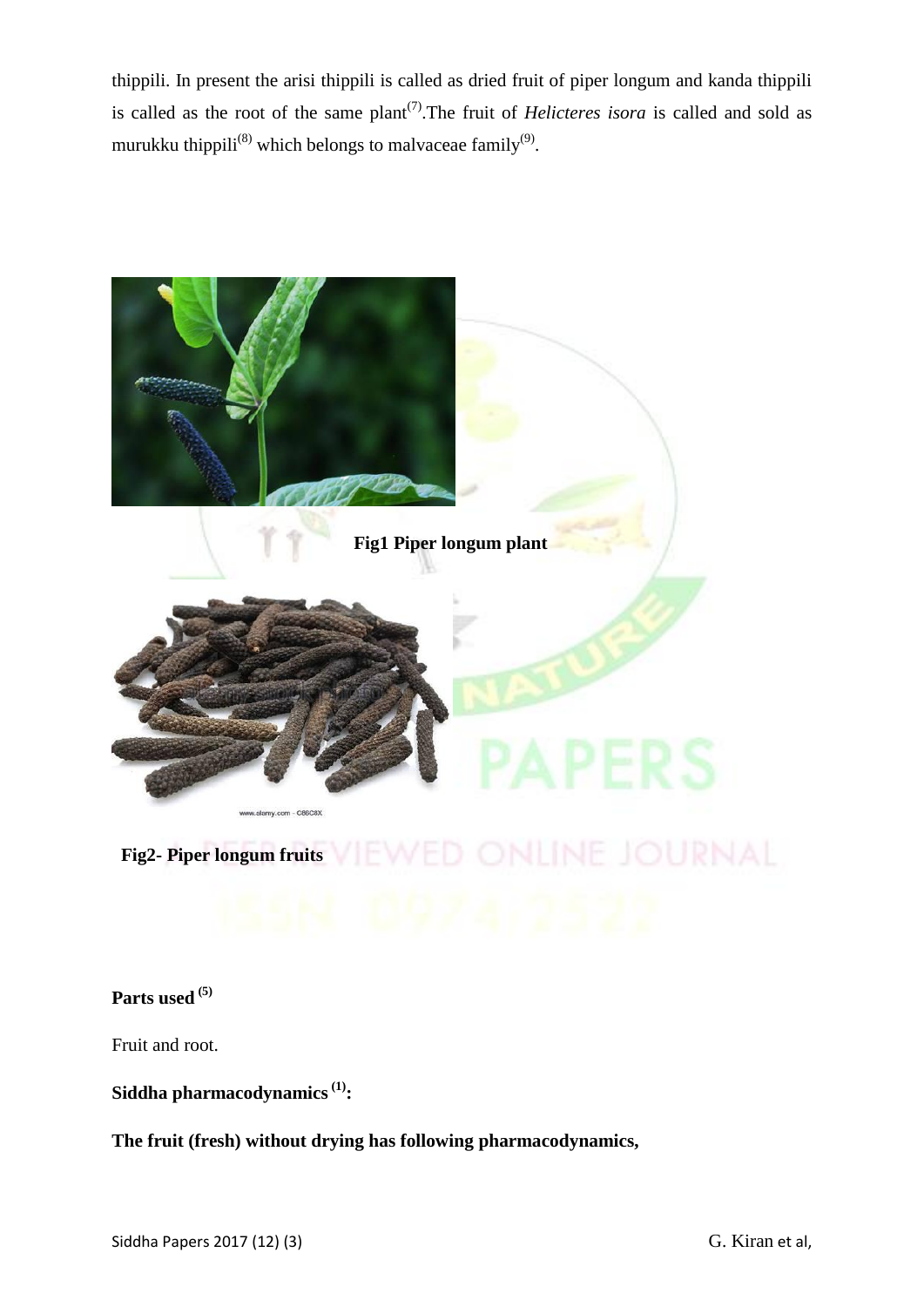Taste (suvai): sweet (inippu) i.e less pungent

Sub-taste (pirivu): sweet (inippu)

Natural property (thanmai): coolant (thatpam)**,** so it induces kapha which pacifies pitha.

#### **The fruit (dried) after drying has following pharmacodynamics**,

Taste (suvai): strong pungent (kaarppu)

Sub-taste (pirivu): sweet (inippu)

Natural property (thanmai): heat stimulator (veppam), so it induces pitha which pacifies kapha.

#### **Action(1)**

It has following therapeutic action (seigai),

-Stimulant (veppam undaki)

-Carminative (agatuvayu agatri)

#### **Chemical constituents(5)**

The fruit contains major chemical constituents such as piperine, piperanine, pipermonaline, piperundecalidine, guineensine, piellitorine, brachyamide A and brachyamide B. The root contains piperlongumine, piperlingumine and sesamin.

#### **Medicinal uses**

*Piper longum* in combination with *Strychnos potatorum* is used in treating vaginal discharge (vellai) and menorrhagia (perumpadu)<sup>(1)</sup>. The powdered fruit of piper longum and *terminalia chebula (kadukai)* with honey is helpful in treating tuberculosis*(1)*. The leaf extract of *piper betle* and powdered fruit of piper longum with honey eliminates cough with sputum and fever  $(1)$ . The powdered fruit of piper longum with sugar and ghee act as an aphrodisiac for males which increases sexual desire (libido) (1). The powdered fruit of *scindapsus officinalis* is also used in treating respiratory ailments, abdominal discomfort and dysphonia  $(kural)$  kammal)<sup>(10)</sup>. The decoction of root of piper longum used in treating sciatica,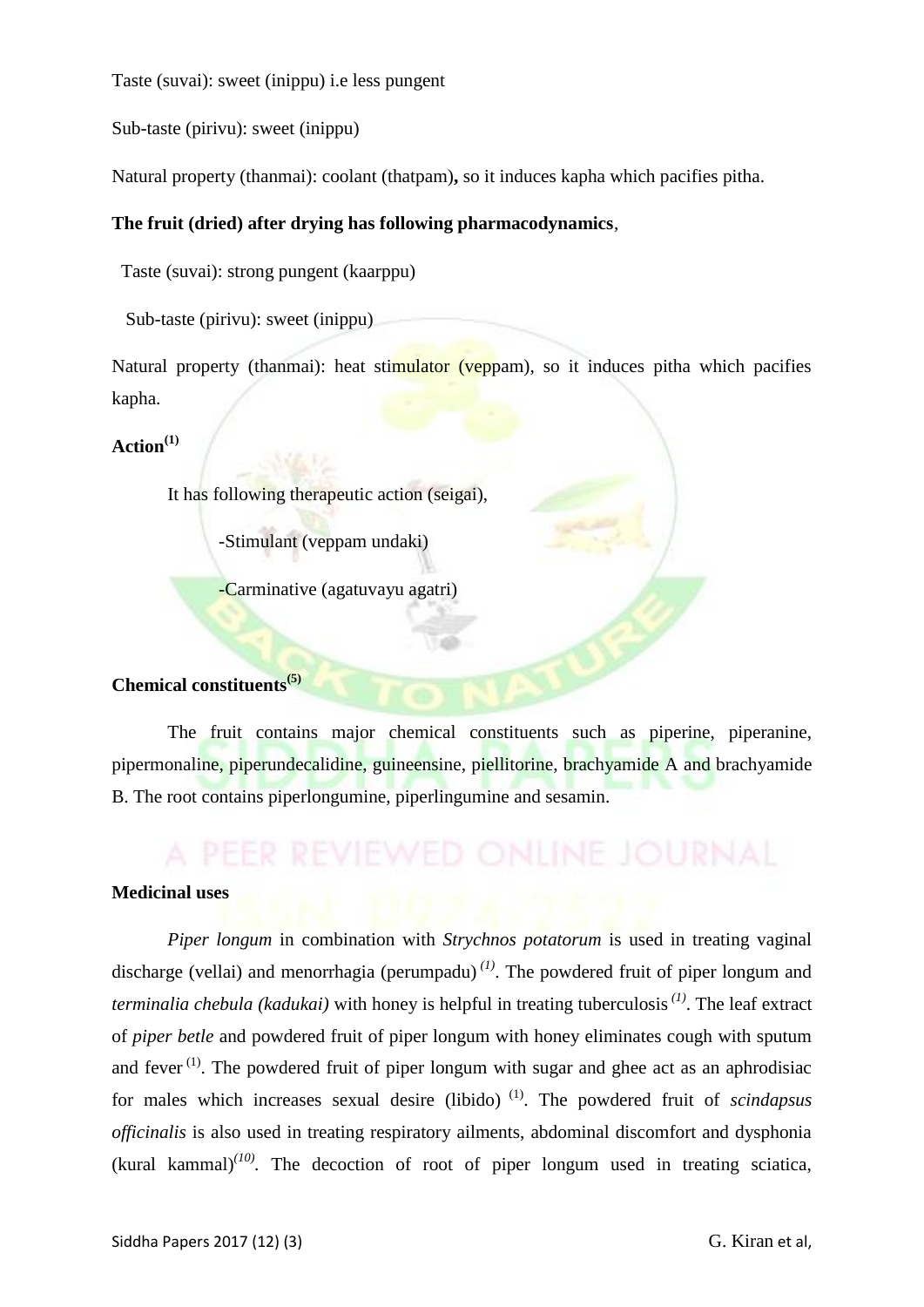hemiplegia and it also given for eliminating snake poison*(5)*. The fruit decoction is used as aremedy for gonorrhoea and menstrual pain<sup>(5)</sup>. *Helicteres isora* is used in treating diarrhoea and eliminating intestinal parasites<sup> $(11)$ </sup>. The paste of the fruit of *scindapsus officinalis* is applied for curing rheumatism and also possess aphrodisiac action<sup> $(12)$ </sup>. The dried fruits of piper nigrum, piper longum and dried rhizome of zingiber officinale in powdered form is called as thirikaduku chooranam which promotes a better digestion and prevents stomach ailments<sup>(1) (5)</sup>. Thippili rasayanam which has a piper longum as a major constituent is used in treating respiratory disease such as asthma and tuberculosis(*4)* .

#### **PHARMACOLOGICAL ACTION**

#### -**Hepatic protective***(13)*

The ethanol extract and butanol fraction of fruits of piper longum has proved to have a stabilizing effect on hepatic cells in wistar rats of carbon tetrachloride induced liver injury in which they decreased the levels of serum glutamic oxaloacetic transaminase and serum glutamic pyruvic transaminase.

#### -**Cardio protective** *(14)*

The methanolic extract of fruit of piper longum has proved to have a effective cardio potential against myocardial oxidative stress induced in male wistar rats by preventing iso preterenol-induced cellular damage in heart tissue.

# -**Anti-diabetic activity** *(15)*

 The aqueous extract of fruit of piper longum has a anti-hyperglycaemic effect on streptozotocin induced diabetes in wistar albino rats as it reduced the blood glucose level to minor point.

# -**Anti-asthmatic activity** *(16)*

 The petroleum ether extract, alcoholic extract and decoction of fruit of piper longum has a inhibitory effect on histamine induced bronchoconstriction in guinea pigs.

# -**Anti-carcinogenic activity** *(17)*

 The alcoholic extract of piper longum has a growth inhibitory effect on solid tumour which is induced by Dalton's lymphoma ascites (DLA cells) in male swiss albino mice.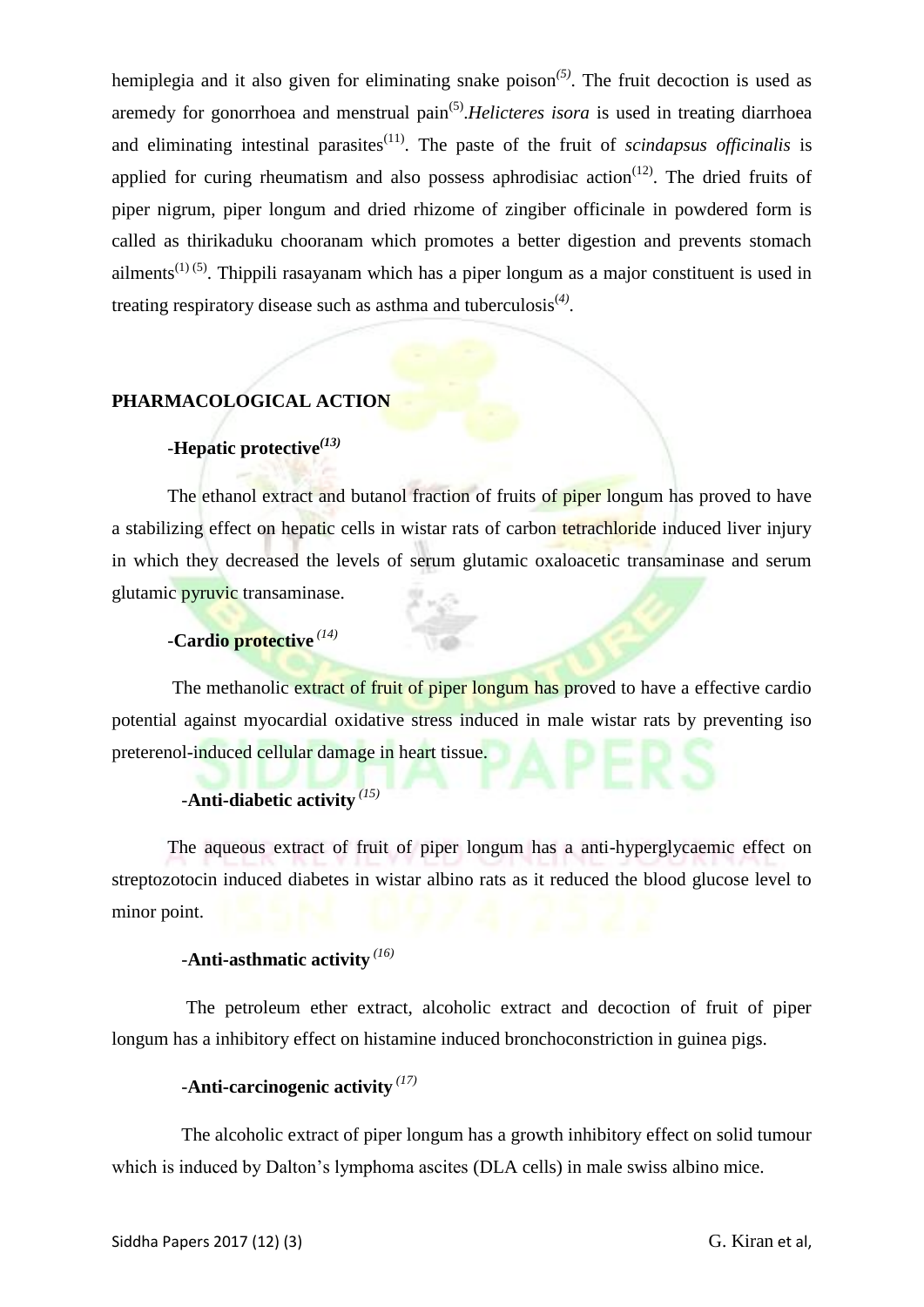# -**Anti-amoebic activity** *(18)*

The methanol extract of piper longum has proved to act as anti-amoebic activity against caecal amoebiasis induced by entamoeba histolytica in mice.

#### -**Anti-bacterial activity** *(19)*

The ethyl acetate extract of fruit of piper longum has a sensitive effect on staphylococcus aureus, vibrio cholera and pseudomonas aeruginosa which is done by using disk diffusion method.

## -**Anti-snake venom activity** *(20)*

 The ethanolic extract of fruits of piper longum has a anti-snake venom action as it inhibited haemorrhage, defibrinogenation and inflammatory paw edema in mice and mast cell degranulation in rats.

| $S$ .no | Name of the <b>preparation</b>                 | <b>Indications</b>                              |
|---------|------------------------------------------------|-------------------------------------------------|
| 1.      | Thippili leghiyam <sup><math>(21)</math></sup> | <b>Respiratory aliments</b>                     |
| 2.      | Thippili rasayanam <sup>(4)</sup>              | Cough, Tuberculosis, Asthma                     |
| 3.      | Thippili urundai <sup>(22)</sup>               | Thimiram (it is an eye disease causing          |
|         |                                                | darkness of vision due to prevailing of         |
|         |                                                | vayu in the layers of membrane) <sup>(21)</sup> |
| 4.      | Kankasa mathirai <sup>(4)</sup>                | Pterygium                                       |
| 5.      | Yemadhanda kulligai <sup>(4)</sup>             | Pneumonia (kabavatha suram)                     |
| 6.      | Korosanai thugal <sup>(4)</sup>                | Anemia (pandu),                                 |
|         |                                                | Ascites (peruvairu)                             |
|         |                                                | Sinusitis (peenisam)                            |
|         |                                                | Fever (suram)                                   |
| 7.      | Sivanar amirtham $(4)$                         | Haemorrhoids(moolam)                            |
|         |                                                | Ascites (peruvairu)                             |
|         |                                                | Scorpion sting (theal kadi)                     |
|         |                                                | Fits (sanni)                                    |

### **Some sasthric preparations – Thippili as main ingredient**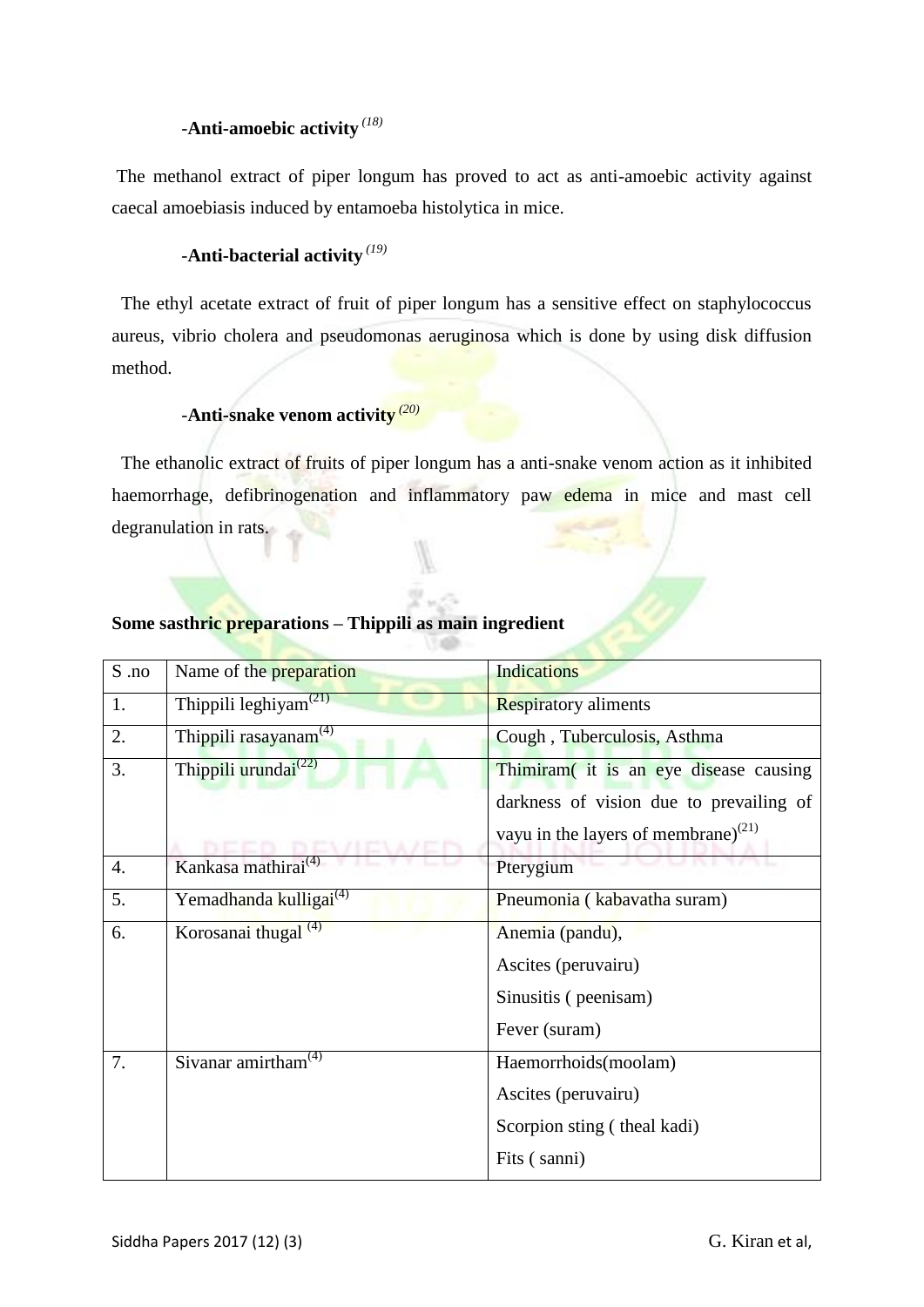#### CONCLUSION:

Thus piper longum is traditionally important plant in curing respiratory ailments because of its natural heat stimulating action (veppam viryam) which pacifies kapha kutra, the main cause of respiratory problems. Because of its strong carminative property, it is the best one in treating abdominal related disorder such as indigestion, dysentery and abdominal discomfort. As it possess anti-hyperglycaemic and anti-hyperlipidaemic activity, it can be given for diabetes in the name of venthamarai chooranam which contains piper longum as one of the constituent in it. Piper longum in combination with other herb will be best one in treating vaginal discharge and menorrhagia. Further research should be made to bring out aphrodisiac action of piper longum which can be given as a promoter of fertility for patients who suffer from sex related disorder.

#### **REFERENCES**

1. K.S.Murugaesa mudhaliyar; siddha material medica (gunapadam-muligai vakuppu),Dept of Indian Medicine and homeopathy,  $1<sup>st</sup>$  edition; 2013,(pg.no:514-517).

2. [https://en.m.wikipedia.org/wiki/Long\\_pepper](https://en.m.wikipedia.org/wiki/Long_pepper) ; (last edited on 15 feb 2017).

3. Sharma vinay et al., pharmacognostical and phytochemical study of piper longum l. and piper retrofractum vahl; journal of pharmaceutical and science innovation;  $25<sup>th</sup>$  jan 2012.

4. K.N.Kupuswamy muthaliyar, K.S.UIthamarayan; siddha vaithiya thirattu,Dept of indian Medicine and homeopathy,  $5^{th}$  edition; 2014, (pg.no:235-236, 234, 9, 7, 161, 162, 201).

5. S.Sankaranarayanan; medical taxonomy of angiosperms, 1<sup>st</sup> edition; 2009, (pg.no:719-720).

6.<https://en.m.wikipedia.org/wiki/Scindapsus> ; (last edited on 6 dec 2015).

7. [www.rasakitchen.com/kanda-thippili-arisi-thippili-rasam-remedy-cold-tiredness/](http://www.rasakitchen.com/kanda-thippili-arisi-thippili-rasam-remedy-cold-tiredness/) ; (nov 21, 2016).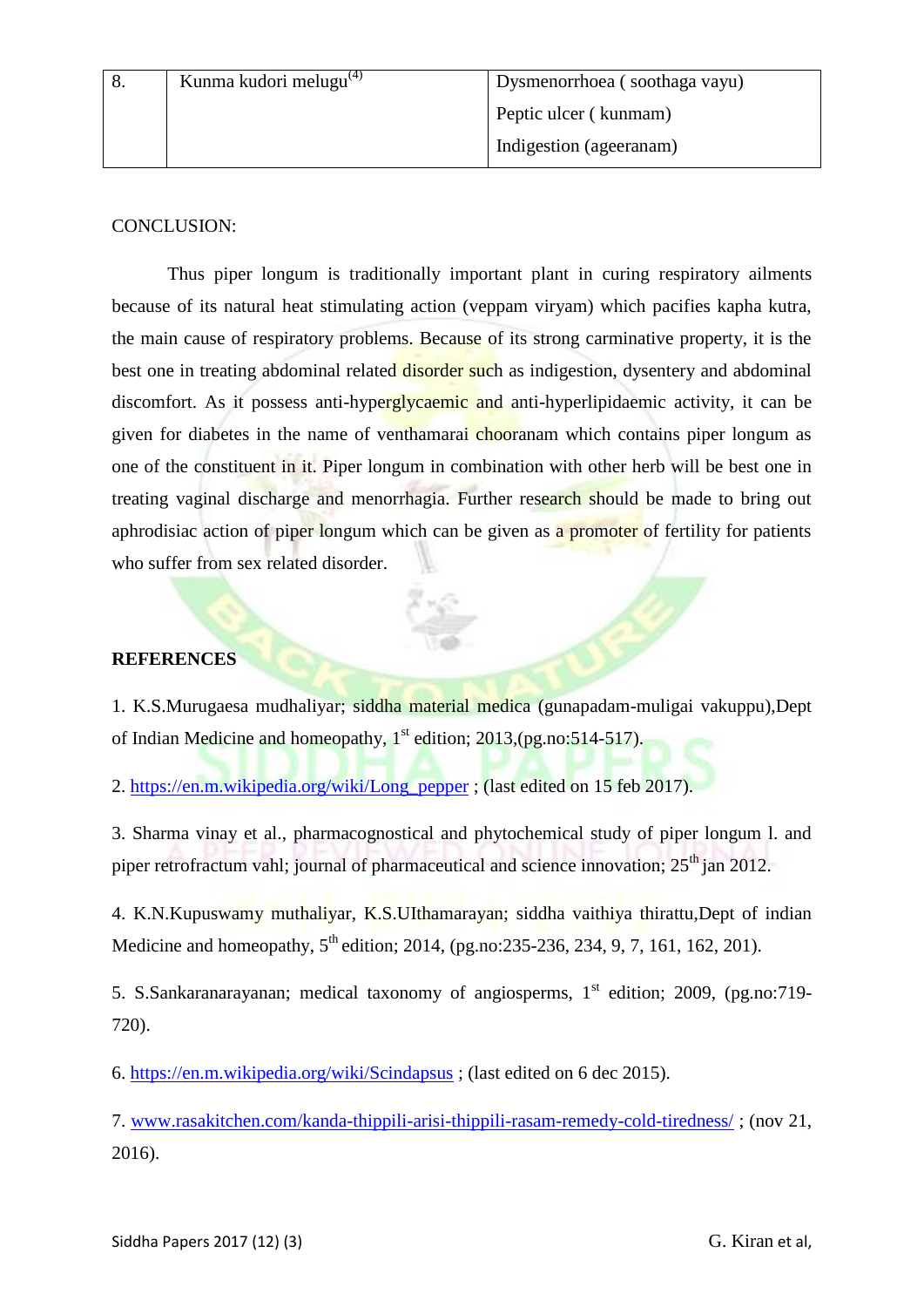8[.http://www.zaapr.com/impex/data/search/murukku-thippili](http://www.zaapr.com/impex/data/search/murukku-thippili%20helicteres/hscode/all/country/all/india-port/all/unit/all/time-period/all/date/all/exports/page/1) 

[helicteres/hscode/all/country/all/india-port/all/unit/all/time-period/all/date/all/exports/page/1](http://www.zaapr.com/impex/data/search/murukku-thippili%20helicteres/hscode/all/country/all/india-port/all/unit/all/time-period/all/date/all/exports/page/1)

9. [https://en.m.wikipedia.org/wiki/Helicteres\\_isora](https://en.m.wikipedia.org/wiki/Helicteres_isora) ; (last edited on 26 jan 2017).

10. K.S.Murugaesa mudhaliyar; siddha material medica (gunapadam-muligai vakuppu),Dept of indian Medicine and homeopathy,  $1<sup>st</sup>$  edition; 2013, (pg.no:518).

11[.http://easyayurveda.com/2015/06/03/helicteres-isora-avartani-uses-dose-research-side](http://easyayurveda.com/2015/06/03/helicteres-isora-avartani-uses-dose-research-side-effects/)[effects/](http://easyayurveda.com/2015/06/03/helicteres-isora-avartani-uses-dose-research-side-effects/)

12. Kaushik pawan et al., Scindapsus officinalis: A Comprehensive review; international journal of pharmaceutical erudition;  $\frac{\text{aug } 2012, 2(2)}{\text{aug } 2012, 2(2)}$ 

13. S.S.Jalalpure et al., hepatoprotective activity of the fruit of piper longum linn; indian journal of pharmaceutical sciences; 2003, 65(4):363-366.

14. Archana r.juvekar et al., protective effect of piper longum fruits against experimental myocardial oxidative stress induced injury in rats; journal of natural remedies; vol.9/1 (2009) 43-50 X v O

15. md. Suban ali et al., antidiabetic and antioxidant activities of piper longum root aqueous extract in STZ induced diabetic rats; journal of pharmacy and chemistry; vol 6; issue 3; sep 2012; pg.no:30-35.

16. Dhirender kaushik et al., in vivo and in vitro antiasthmatic studies of plant piper longum linn.; international journal of pharmacology, 2012.

17. E.S.Sunila 'anticancer,antimetastatic and immunomodulatory activity of medicinal plantspiper longum and thuja occidentalis',amala cancer research centre,university of Calicut,2006.

18. Nongyao sawangjaroen et al., effects of piper longum fruit, piper sarmentosum root and quercus infectoria nut gall on caecal amoebiasis in mice; journal of ethnopharmacology 91 (2004) 357-360.

19. Chandan singh et al., in vitro antibacterial activity of piper longum l. fruit; international journal of pharmaceutical sciences; 2013, 89-91.

20. P.A.Shenoy et al., anti-snake venom activities of ethanolic extract of fruits of piper longum l. (piperaceae) against russell's viper venom: characterization of piperine as active principle; journal of ethnopharmacology, 20 may 2013, vol.147(2) :373-382.